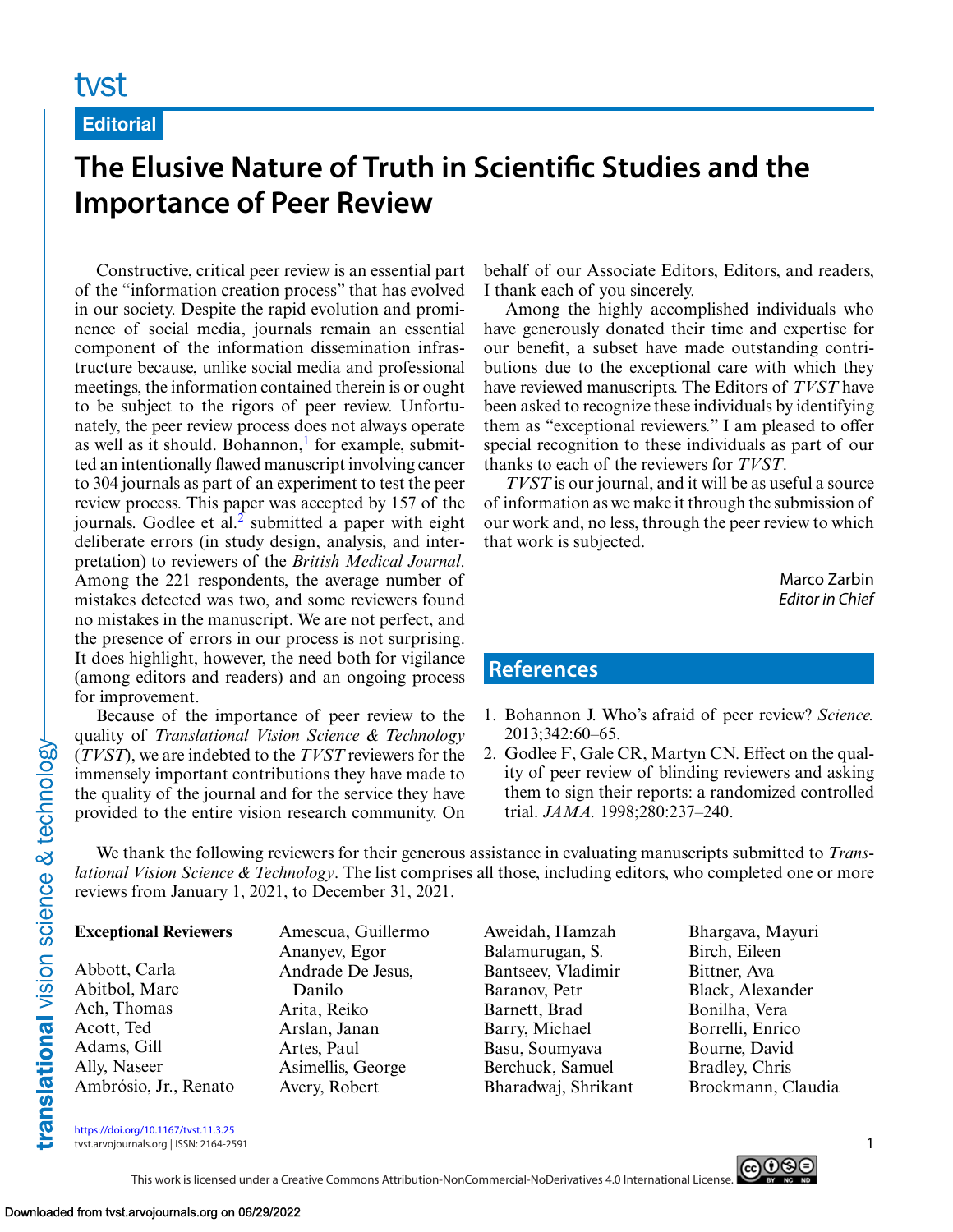Brouwer, Wiebo Brown, Angela Burdon, Kathryn Butler, Nicholas Campbell, Charles Campbell, John Carass, Aaron Carle, Corinne Cavalcanti, Bernardo Cerino, Luca Cesareo, Massimo Chang, Chih-Chiun Chansangpetch, Sunee Chao, Cecilia Chen, David Chen, Hung-Chi Chen, Jinghua Cheong, Allen Chiang, Bryce Chiou, Shih-Hwa Chong, Rachel Chou, Tom Chua, Jacqueline Chuangsuwanich, Thanadet Coburn, Phillip Cotter, Susan Crabb, David Curcio, Christine D'Antonio, Matteo Dagnelie, Gislin Dalkara, Deniz Davidse, Ragnhild Davis, C. Quentin dell'Omo, Roberto Deng, Sophie Denniss, Jonathan Dhakal, Rohit Di Marco, Ernesto Di Marino, Matteo Dogramaci, Mahmut Donahue, Sean Donato, Luigi Dubey, Sushil Duncan, Jacque El Hamdaoui, Mustapha Eysteinsson, Thor Fahim, Abigail Falsini, Benedetto Fan, Wei Farmer, James Farsiu, Sina Fauser, Sascha Fenwick, Eva

Ferrari, Giulio Fink, Wolfgang Fliesler, Steven Forrester, John Fort, Patrice Fortune, Brad Frausto, Ricardo Frishman, Laura Fukui, Masaki Gaier, Eric Gajecka, Marzena Gallar, Juana Gantz, Liat Gao, Kai Gao, Tina Gardiner, Stuart Gardner, Thomas Gatinel, Damien George, Ronnie Gerding, Heinrich Gonzalez-Lopez, Felix Gray, Elin Gregori, Ninel Gregory-Ksander, Meredith Greiner, Mark Grozdanic, Sinisa Guo, Xinxing Guo, Yukun Guyton, David Hammer, Martin Han, Ian Hassman, Lynn Hayashi, Takahiko Heijl, Anders Heitmar, Rebekka Hellmer, Chase Henkin, Jack Hess, Kristina Hirayama, Masatoshi Ho, Kam Chun Hu, Kai Huang, Jinhai Hufnagel, Robert Hysi, Pirro Ildefonso, Cristhian Irsch, Kristina Ishiko, Satoshi Jalligampala, Archana Jayaram, Hari Jian, Yifan Jiang, Liqin Jin, Haiying Johnson, Mary

Johnson, Thomas Jones, Bryan Jones, Pete Joyce, Daniel Ju, Myeong Jin Kalitzeos, Angelos Kamran, Sharif Kanakath, Anuradha Kandel, Himal Kardon, Randy Kato, Kumiko Kay, Christine Khanna, Hemant Khor, Chiea Klyce, Stephen Kong, Yu Xiang George Koulen, Peter Kovacs, Kyle Kuehn, Markus Kumar, Ajay Kusano, Yuki Kushnir, Yishai Lains, Ines Lal, Barsha Lan, Chang-Jun Lang, Stefan Lazaridis, Georgios Lee, Chang Kyu Lee, Winston Lei, Bo Lepore, Domenico Lescrauwaet, Benedicte Li, Mengna Li, Wei Liefers, Bart Lin, Haotian Lin, Jonathan Lin, Xiao Liu, Yutao Lu, Yi Luisi, Jonathan Luu, Chi MacDonald, Ian Maddess, Ted Maeda, Naoyuki Malik, Rayaz Manicam, Caroline Marín-Franch, Iván Margrain, Tom McCann, Paul McLoon, Linda Meek, Keith Mehta, Nitish Mendes, Luis

Menzel-Severing, Johannes Meyer, Jason Michelessi, Manuele Mikula, Eric Miyadera, Keiko Montesano, Giovanni Morgan, Ian Moult, Eric Musial, Gwen Nagaoka, Taiji Neitz, Jay Nesper, Peter Neuringer, Martha Nichols, Jason Nischal, Ken Nishimura, Tomoharu Noel, Jennifer Oakley, Jonathan Okumura, Naoki Okunuki, Yoko Oloumi, Faraz Ong, Hon Shing Ono, Takashi Osuagwu, Uchechukwu Owsley, Cynthia Patel, Shriji Patel, Sunni Paulus, Yannis Pazos, Marta Penkova, Anita Pesudovs, Konrad Petersen-Jones, Simon Petoe, Matthew Pfau, Maximilian Phu, Jack Pott, Jan Willem Prajna, N. Venkatesh Prasov, Lev Prins, Nicolaas Proudfoot, James Pundlik, Shrinivas Querzoli, Giorgio Rachitskaya, Aleksandra Radhakrishnan, Sunita Rajagopal, Rithwick Reddy, Mamatha Redmond, T. Michael Redmond, Tony Ren, Shengwei Rohrer, Bärbel Roman, Alejandro Roorda, Austin Rosenfeld, Philip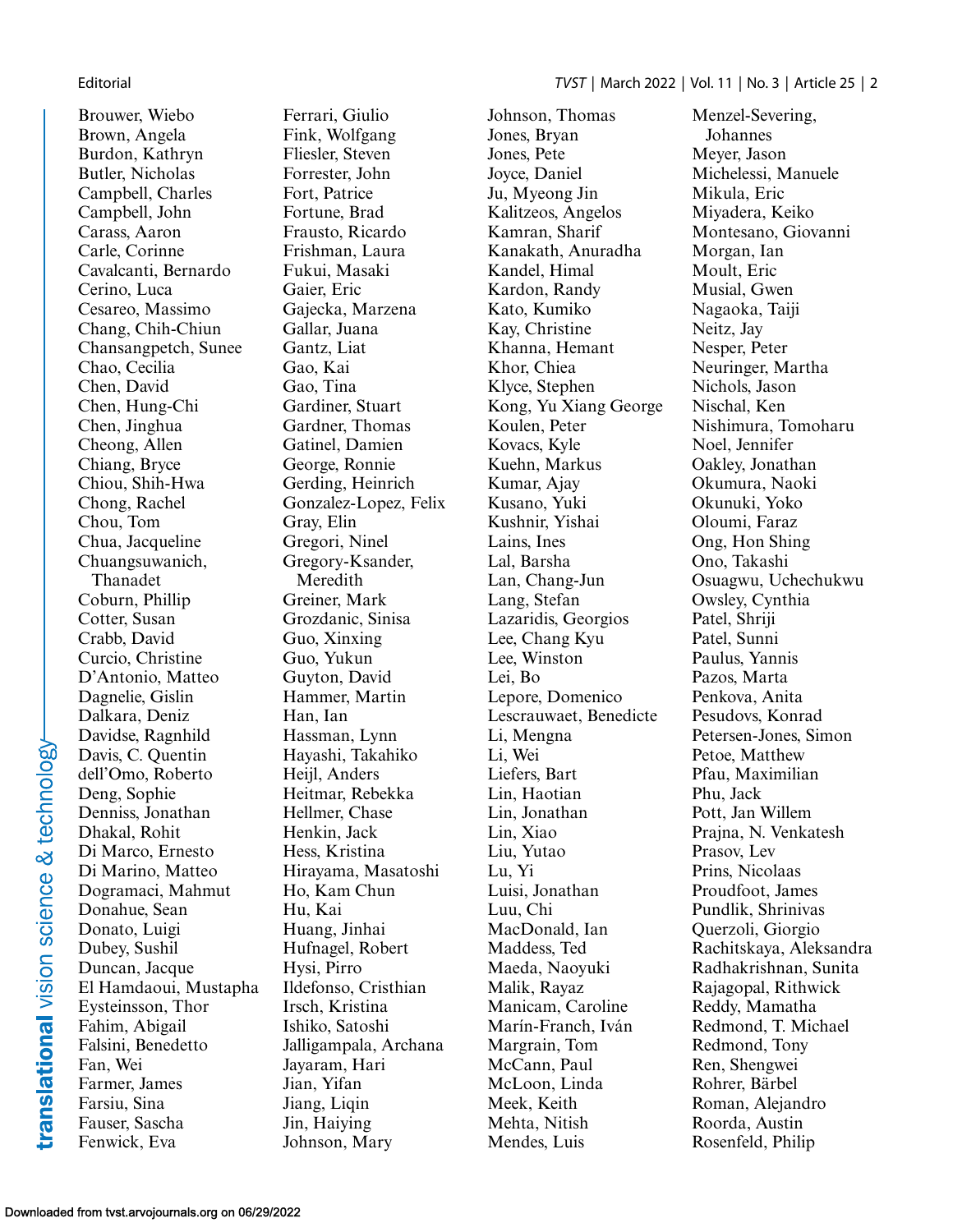Rowe-Rendleman, Cheryl Rowsey, James Rucker, Frances Ryals, Renee Sajdak, Benjamin Sandhu, Harpal Sapieha, Przemyslaw (Mike) Scheetz, Todd Schmetterer, Leopold Schmitz-Valckenberg, Steffen Scholl, Hendrik Schrage, Norbert Schuchard, Ronald Scott, Patrick Scruggs, Brittni Seddon, Johanna Seiple, William Sethu, Swaminathan Singh, Sneha Smiddy, William Soiberman, Uri Solebo, Ameenat Sørensen, Torben Spaide, Richard Stacey, Andrew Stuart, Kelsey Sun, Ye Tan, Tien-En Tham, Yih-Chung Thomson, Kate Ting, Darren S. J. Toris, Carol Tran, Bao Tribble, James Tsamis, Emmanouil Tucker, Budd Ver Hoeve, James Vigueras-Guillén, Juan P. Vingrys, Algis Wang, I-Jong Wang, Jie Watanabe, Shinya Weleber, Richard Wildsoet, Christine Willis, Jeffrey Wolk, Alyson Xu, Benjamin Xu, Jingwei Yagi-Yaguchi, Yukari Yamada, Jun Yamada, Kaori Yang, Gehua

Yang, Michael Yeh, Steven Yukihiro, Shiga Zéboulon, Pierre Zang, Pengxiao Zarubina, Anna Zele, Andrew Zhao, Jiangyue Zhao, Yune Zou, Jian

### **Reviewers**

Abdelhakim, Aliaa Abdolahi, Farzan Abdolrahimzadeh, Solmaz Abu-Qamar, Omar Acosta, M. Carmen Acosta, Monica L. Adejumo, Tobiloba Agarwal, Komal Agashe, Vrushali Agrawal, Rupesh Akiyama, Kunihiko Al-Timemy, Ali H. Alam, Minhaj Nur Alam, Uazman Alarcon, Emilio Aldave, Anthony J. Aleman, Tomas S. Alexopoulos, Palaiologos Alipour, Fateme Allgeier, Stephan Alluwimi, Muhammed S. Alonso-Caneiro, David Alshehri, Jawaher Mohammad Ambrosio, Lucia Anand, Deepti Anderson, Andrew J. Anderson, Roger S. Andriessen, Elisabeth Anegondi, Neha Anraku, Ayako Antony, Bhavna J. Aquavella, James V. Arba Mosquera, Samuel Argyle, Dionne A. Arias, Augusto Arnould, Louis Arrigo, Alessandro Artal, Pablo Arthur, Edmund

Avila, Marcel Y. Bachmann, Björn O. Baek, Jiwon Bainbridge, James W. Bala, Chandra Balasubramanian, Revathi Ballae Ganeshrao, Shonraj Balne, Praveen K. Bandeira, Francisco Banegas, Sebastian Anselmo Baraas, Rigmor C. Barbosa-Breda, João Barriga, Simon Barzelay, Aya Bassi, Carl Basu, Sayan Beare, Nicholas A. V. Bedggood, Phillip Benoit, Julia S. Berdugo, Marianne Bernstein, Audrey M. Bernstein, Paul S. Bhargava, Rahul Bhatnagar, Kavita R. Bhutto, Imran A. Bialer, Omer Y. Birch, David G. Birtel, Johannes Biswas, Sayantan Boese, Erin Alward Boland, Michael V. Bonanno, Joseph A. Borja, David Bose, Moumita Bouremel, Yann Bowers, Alex R. Braeu, Fabian A. Braithwaite, Tasanee Breazzano, Mark Philip Brodie, Scott E. Bruce, Beau B. Bruijning, Janna Elisabeth Bu, Shaochong Byrne, Leah

Asbell, Penny A. Ashimatey, Bright

Ashraf, Mohamed Asiedu, Kofi

Augstburger, Edouard

Senyo

Cabezas, Mariano Cabrera DeBuc, Delia Cao, Ke Carpineto, Paolo Carreño, Ester Casella, Antonio M. B. Caspi, Avi Chan, Matilda F. Chan, Poemen P. Chan, Vivian W. Y. Chan, Yau Kei Chang, Chia-Jen Channa, Roomasa Charbel Issa, Peter Chauhan, Tulika Chen, Hsin-Yi Chen, Jimmy Chen, Shi-Hao Chen, Shih-Jen Chen, Wei-Li Chen, Xing Chen, Yanxian Chen, Yen-Po Cheng, Anny Mansim Cheng, Yuxuan Cheolhong, An Cheong, Kai Xiong Cheung, Ning Chirapapaisan, Niphon Chiu, Chung-Jung Chong, Luke X. Choudhary, Mayur Christopher, Mark Chu, Zhongdi Chun, Robert Coates, Daniel R. Cohen, Michael Nathan Collery, Ross F. Contin, Maria Ana Cooke Bailey, Jessica N. Cooper, Robert F. Copsel, Sabrina Cordeiro Sousa, David Coroneo, Minas T. Corvi, Federico Costa, Marcelo Fernandes Cunha, Leonardo Provetti Dai, Yining Dalmaso, Mario Daniszewski, Maciej De Moraes, Carlos Gustavo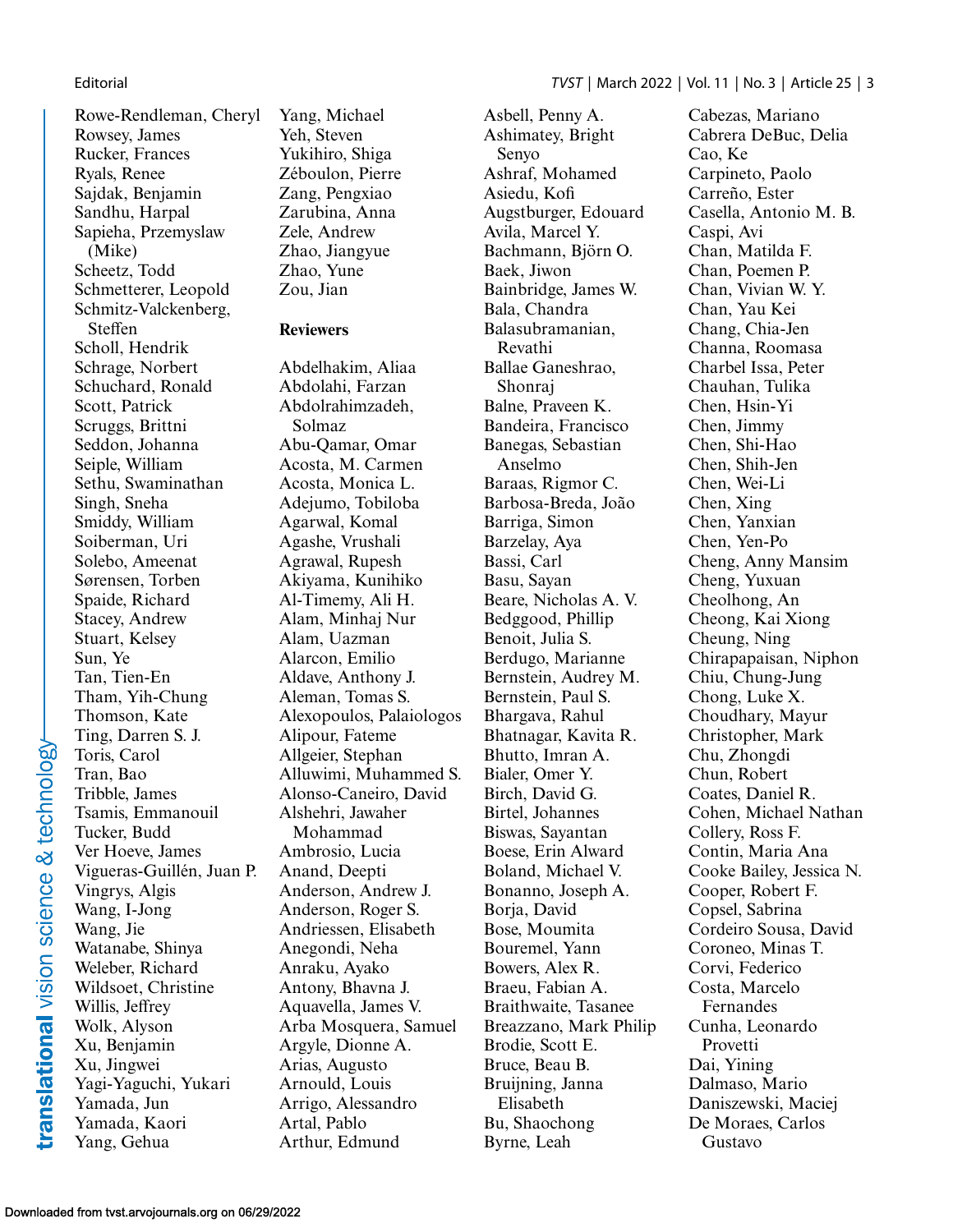de Oliveira, Rodrigo Carlos Deemer, Ashley D. Del Águila-Carrasco, Antonio J. Del Priore, Lucian della Volpe Waizel, Maria Dervenis, Nikolaos Dhakal, Kamal R. Diniz-Filho, Alberto Dong, Li Donovan, Christopher Downie, Laura Elizabeth Downs, J. Crawford Drigeard Desgarnier, Marie-Catherine Du, Ran Dul, Mitchell W. Durbin, Mary K. Durgun, Meltem Ezgi Durham, Todd Dutta, Debarun Dysli, Chantal Efron, Nathan Ehlers, Justis P. El Seht, Rabab Elliott, Michael H. Elsawy, Amr Elze, Tobias Enders, Philip Ensign, Laura Espana, Edgar M. Ezra-Elia, Raaya Fabian, Ido Didi Fahy, Eamonn T. Falcão, Manuel Fang, Wenqing Farkas, Michael Feng, Jing Fernandez, Eduardo Fernandez, Enrique-Josua Fernando Sieminski, Sandra Feuer, William J. Findl, Oliver Fonseca, Cristina Foo, Li Lian Foster, James W. Foster, William J. Founti, Panayiota Freeman, William R. French, Dustin D. Fujinami, Kaoru

Fung, Nicholas S. K. Funke, Christina M. Gabel, Detlef Gadjeva, Mihaela Gagliano, Caterina Galdran, Adrian Galletti, Jeremías Gastón Gama, Rita Gamm, David M. Gao, Qitong Garcia, Denny M. García García, Miguel Garhofer, Gerhard Garza-Leon, Manuel Gathof, Birgit Gaynes, Bruce Gekeler, Florian German, Olga L. Geruschat, Duane Ghaffari, Reza Ghezzi, Diego Ghosh, Kaustabh Giaschi, Deborah E. Gilardoni, Francesca Gilger, Brian C. Ginis, Harilaos Go, Jonathan A. Gobbe, Marine Gocho, Kiyoko Godfrey, Kyle J. Goldbaum, Michael H. Gomes, Jose A. P. Gonzalez, Esther G. Gonzalez-Cordero, Anai González-Saldivar, Gerardo Goureau, Olivier Govindaiah, Arun Gow, Louise Graham, Stuart Grani, Fabrizio Gregg, Ronald Greiner, Jack V. Gu, Yonghao Guimarães, Sandra Gupta, Praveena K. Gupta, Preeti Gupta, Suneel Guthoff, Rudolf F. Hagan, Suzanne Häkkinen, Jukka Hallak, Joelle A. Hamid, Sana Hamrah, Pedram

Hao, Weiting Harb, Elise N. Hardarson, Sveinn Hakon Hasan, Somar M. Haskova, Zdenka Haworth, Kristina He, Mingguang He, Ye He, Yingchen Heidari, Zahra Heidary, Gena Hemelings, Ruben Herber, Robert Hernández-Zimbrón, Luis Fernando Hicks, David Higashide, Tomomi Hirnschall, Nino Hirota, Masakazu Hoffer, Kenneth J. Hoffman, David M. Hoffmann, Michael B. Hogg, Ruth E. Holwerda, Seth Hormel, Tristan T. Horowitz, Jason D. Hoseini-Yazdi, Hosein Hostovsky, Avner Hou, Joshua Hou, Shengping Hu, Zhihong Jewel Huang, Alex A. Huang, Lulin Huang, Xiu-Feng Huang, Yu-Kan Hwang, Thomas S. Hyde, Robert A. Iglicki, Matias Imamura, Yutaka Intartaglia, Daniela Iomdina, Elena N. Iqbal, Mohammed Ishibazawa, Akihiro Ishikawa, Hiroshi Islam, Mohammad Shafkat Iwama, Yasuaki Iwase, Takeshi Jablonski, Monica M. Jammal, Alessandro A. Jansonius, Nomdo M. Jayasundera, K. Thiran Jeang, Lauren

Jeoung, Jin Wook Ji, Marco H. Jia, Yali Jimenez, Jose Ramon Jin, Qingying Jin, Zi-Bing Jong, Monica Kafaligonul, Hulusi Kaji, Yuichi Kam, Ka Wai Kam, Ronald Kamaraj, Prakash Kamei, Motohiro Kao, Winston W.-Y. Kashani, Amir H. Kaufman, Herbert E. Kaufman, Paul L. Kawakita, Tetsuya Kelly, John P. Kemmanu, Vasudha Kern, Christoph Khadka, Jyoti Khan, Naheed Wali Khawaja, Anthony P. Kielczewski, Jennifer Kiilgaard, Jens Folke Kikkawa, Don Kilic, Aylin Kim, Jaeyoung Kim, Jung-Yeul Kim, Tae-im Kim, Yoon Jeon Kitazawa, Koji Knox, Paul C. Kobashi, Hidenaga Koch, Douglas D. Kochevar, Irene E. Koh, Victor Kong, Xiangrong Konieczka, Katarzyna Konstantopoulos, Aris Kortuem, Karsten Kowalczuk, Laura Kozak, Igor Krakauer, Mark Krishnakumar, Subramanian Kugelman, Jason Kulkarni, Ashutosh Kulp, Marjean Taylor Kumar, Ashok Kumar, Rajesh S. Kuo, Irene C. Kuo, Ming-Tse

translational vision science & technology-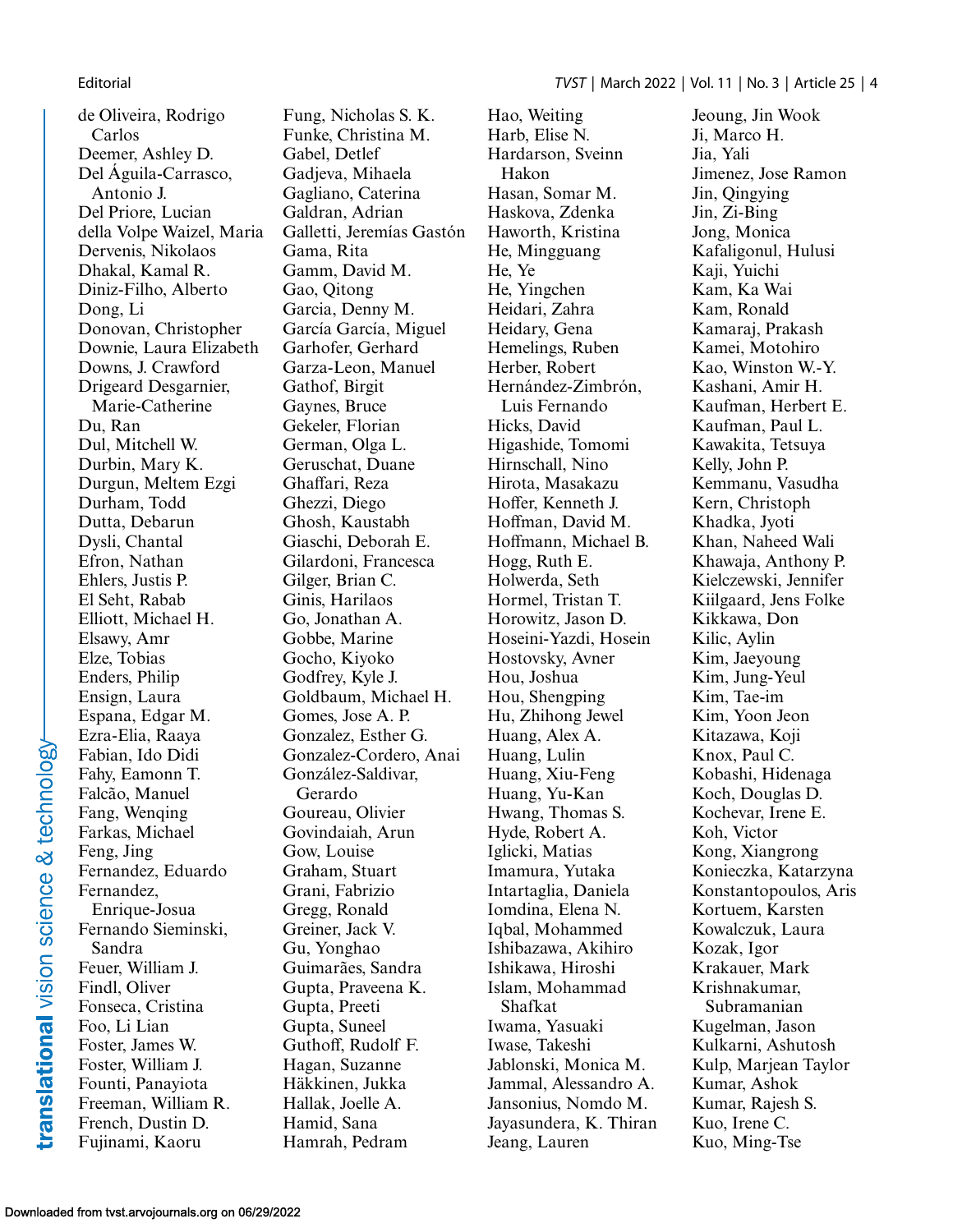Kupersmith, Mark J. Kwon, Young H. La Distia Nora, Rina Labhishetty, Vivek Laiginhas, Rita Lam, David Chuen Chun Lan, Weizhong Langford, Marlyn P. Langmann, Thomas Lauer, Simeon A. Lavinsky, Fabio Lavric, Alexandru Le, Yun-Zheng Lebon, Cecile Lee, Eun Ji Lee, Richard M. H. Lee, Susan Leung, Ivan Y.-F. Levy, Jaime Li, De-Quan Li, Fei Li, Henry H. Li, Peng Li, Yan Li, Zhongwen Liang, Hong Liang, Jy Been Liang, Lingyi Lie, Alyssa Lesley Lim, Gilbert Yong San Lim, Han Woong Lin, Tai-Chi Linderman, Rachel E. Linz, Norbert Litts, Katie M. Liu, Catherine Liu, Chi-Hsiu Liu, Chia-yang Liu, Hu Liu, Jian Liu, Keke Liu, Liang Liu, Rui Liu, T. Y. Alvin Liu, Tai-xiang Liu, Xiaoxuan Liu, Yu-Chi Liu, Zhenzhen Lobo, Conceição Lopes Lockwood, Alastair Lohmann, Tibor Karl López-Miguel, Alberto Lu, Peirong Lu, Yifan

Luna, Jose D. Ma, Zhizhong Machida, Shigeki MacLaren, Robert E. Maestre-Mesa, Jorge Luis Mahajan, Vinit B. Maharshak, Idit Maldonado, Ramiro S. Male, Shiva Ram Man, Ryan Eyn Kidd Mandai, Michiko Mandal, Nawajes Mandava, Naresh Manns, Fabrice Manzanera, Silvestre Marcos, Susana Marcovich, Arie L. Mares, Julie A. Mari, Jean Martial Marino, Gustavo K. Marsovszky, Laszlo Martínez Enríquez, Eduardo Martinez-Camarillo, Juan Carlos Maruko, Ichiro Matsumoto, Celso Soiti Matuo, Masato McAnany, J. Jason McCulloch, Daphne L. McGwin, Jr., Gerald McKay, Brian S. McKendrick, Allison M. Mets-Halgrimson, Rebecca B. Meuer, Stacy Micera, Alessandra Miere, Alexandra Miki, Atsuya Mirhajianmoghadam, Hanieh Miyake, Masahiro Moghimi, Sasan Mohamed, Ashik Mohamed-Noriega, Jibran Moloney, Gregory Monhart, Matthias J. Montani, Giancarlo Montanino, Andrea Morales, Marco U. Mosinska, Agata Moylett, Sinéad

Muralidharan, Arumugam Ramachandran Mursch-Edlmayr, Anna Sophie Musolf, Anthony M. Muth, Daniel Rudolf Naber, Marnix Najjar, Raymond P. Nallasamy, Nambi Nankivil, Derek Negishi, Kazuno Nemargut, Joseph Paul Nepita, Irene Nguyen, Thao D. Nickla, Debora L. Nittala, Muneeswar Nivison-Smith, Lisa Nolan, John M. Nouri-Mahdavi, Kouros Nozaki, Miho Obana, Akira Obata, Shumpei Odom, J. Vernon Ogando, Diego G. Owen, Julia P. Owen, Leah A. Ozkan, Jerome Pak, Jeong W. Palestine, Alan G. Panda, Satish K. Pandolfi, Anna Pappelis, Konstantinos Paques, Michel Parel, Jean-Marie A. Park, Jason C. Park, Mijeong Paschalis, Eleftherios I. Passaglia, Christopher L. Patel, Dwani D. Patel, Nimesh A. Patel, Tapan P. Pattabiraman, Padmanabhan P. Pattamatta, Ushasree Paugh, Jerry R. Pavesio, Carlos Pavlatos, Elias Pazo, Emmanuel Eric Pearson, Rachael Pepple, Kathryn L. Perez, Victor L. Pi, Shaohua Pieterse, Emily Claire

Plageman, Timothy F. Plaza Reyes, Alvaro Plotnikov, Denis Poor, Stephen H. Porporato, Natalia Potapenko, Ivan Olegovich Powers, Maureen K. Price, Marianne O. Qi, Hong Qiu, Tina Guanting Querques, Giuseppe Raasch, Thomas W. Rabbani, Hossein Rabin, Jeff C. Rabiolo, Alessandro Racette, Lyne Rai, Bhim Bahadur Raiskup, Frederik Rajagopalan, Lakshmi P. Ramachandran, Charanya Raman, Puspha Ramulu, Pradeep Y. Ran, Anran Randleman, James Bradley Rasti, Reza Rath, Suryasnat Rathi, Anubha Raveendran, Rajkumar Nallour Réaux-Le-Goazigo, Annabelle Redfern, Rachel L. Reinhardt, Joann P. Reiter, Gregor Sebastian Rho, Seungsoo Rhodes, Lindsay A. Riau, Andri K. Richter, Grace M. Ridder, William Robinson, Rebekah Leigh Rocha Sousa, Amândio Rodriguez-Vallejo, Manuel Roessler, Gernot F. Romano, Vito Romo-Buchelli, David E. Ross, Nicole Rossi, Tommaso Rostamzad, Parinaz

translational vision science & technology-